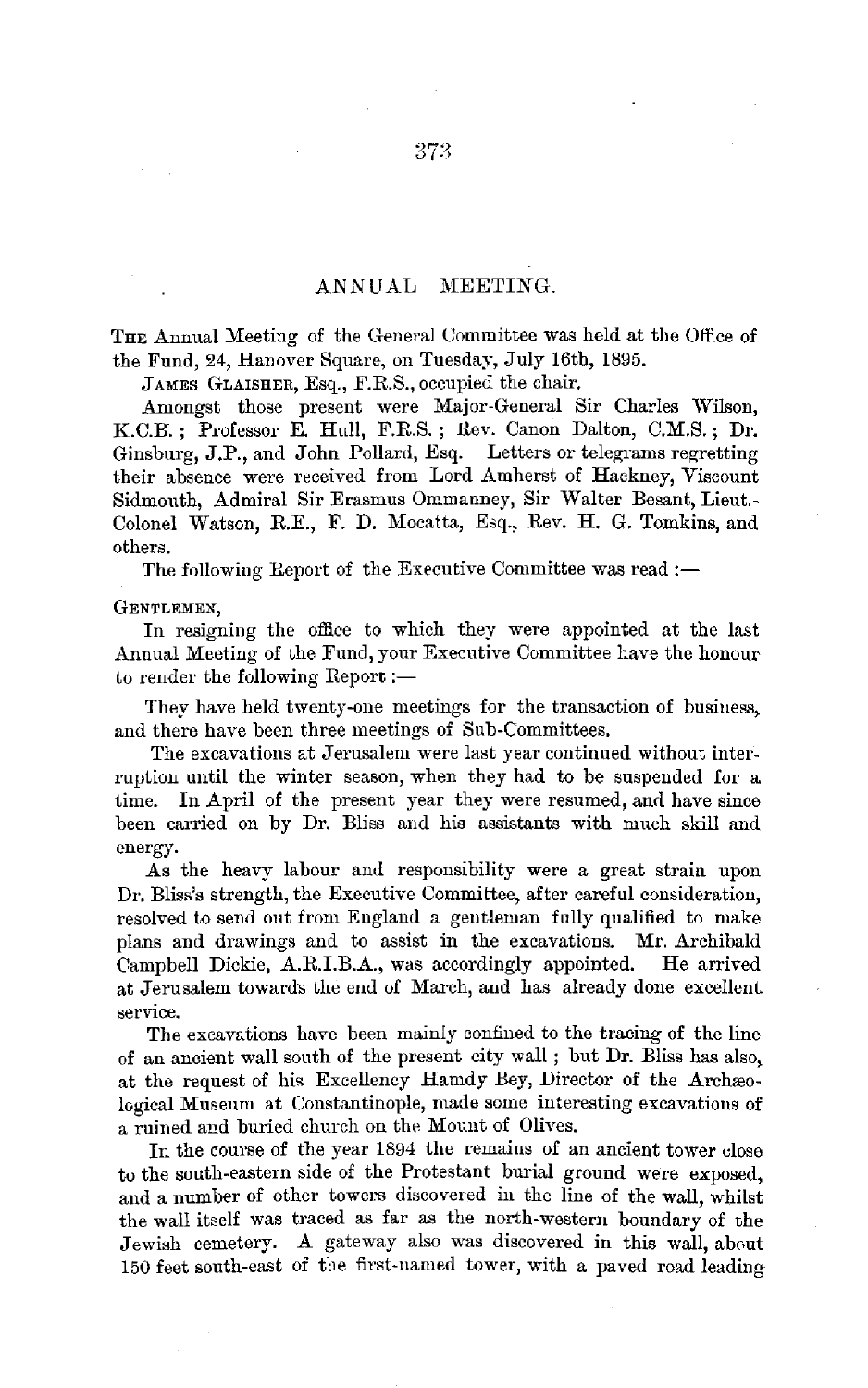up from it in a north-easterly direction. On one of the slabs covering a drain under this road a large Jerusalem cross was carved, showing, Dr. Bliss remarks, that the drain had been used and repaired in the times of the Crusaders.

On re-commencing work in the spring of the present year, Dr. Bliss sought for and found the wall again on the south-eastern side of the Jewish cemetery, and following it down towards the valley discovered, just at its turn towards the north, another most interesting gateway, a full account of which is published in the *Quarterly Statement* for July. With reference to this gateway Major-General Sir Charles Wilson has favoured us with the following valuable note  $:$ 

" It is too early to write with any degree of certainty on the age of the interesting wall and gateway which have been discovered by Dr. Bliss. That wall certainly enclosed Siloam, and the following statements seem to throw light on the subject. Josephus distinctly says ("Wars,"  $V$ , 9, § 4) that Siloam was outside the walls. Antoninus (570 A.D.) writes:  $§ 4$ ) that Siloam was outside the walls. 'The fountain of Siloam is at the present day within the walls of the city, because the Empress Eudocia herself added these walls to the city.' We have thus two definite statements-one, by a contemporary writer, that Siloam was outside the walls at the time of the great siege ; the other, by a Western pilgrim, that the fountain was brought within the walls by Eudocia, who was at Jerusalem between 438-454. Eudocia's object was probably to protect the church of Siloam which, if not built by the Empress, could only have been recently erected. Theodosius (530 A.n.) mentions that the pool of Siloam was within the walls in his day; and the restoration of the walls by Eudocia is alluded to by Evagrius in his 'Ecclesiastical History ' (i, 22).

"The wall and gateway discovered by Dr. Bliss are exactly in the position in which we should expect to find the wall and gateway of Eudocia, and the character of the masonry seems to indicate that both have been largely built with stones from older buildings. Other details equally point to a date not earlier than the fifth century. The spade has, however, so often proved historical notices to be wrong that we must wait for the result of the further excavations which Dr. Bliss has been instructed to make before theorising. Those excavations will, it is believed, settle the question whether the wall described by Josephus followed the line of that discovered by Dr. Bliss, or, as I think, kept to .a higher level and crossed the Tyropceon Valley above the Pool of Siloam. In any case, the discoveries are of deep interest, and we must all hope that Dr. Bliss will soon be restored to health, and be able to continue the great work upon which he is engaged."

In the month of March, Dr. Bliss made, by permission of the Committee, a journey to the land of Moab. He was furnished with a recommendatory letter from H.E. Hamdy Bey, and met with a very friendly reception from the Governor of Kerak, who afforded him every opportunity of exploring the neighbourhood, measuring and making plans of buildings, taking photographs, and copying inscriptions. The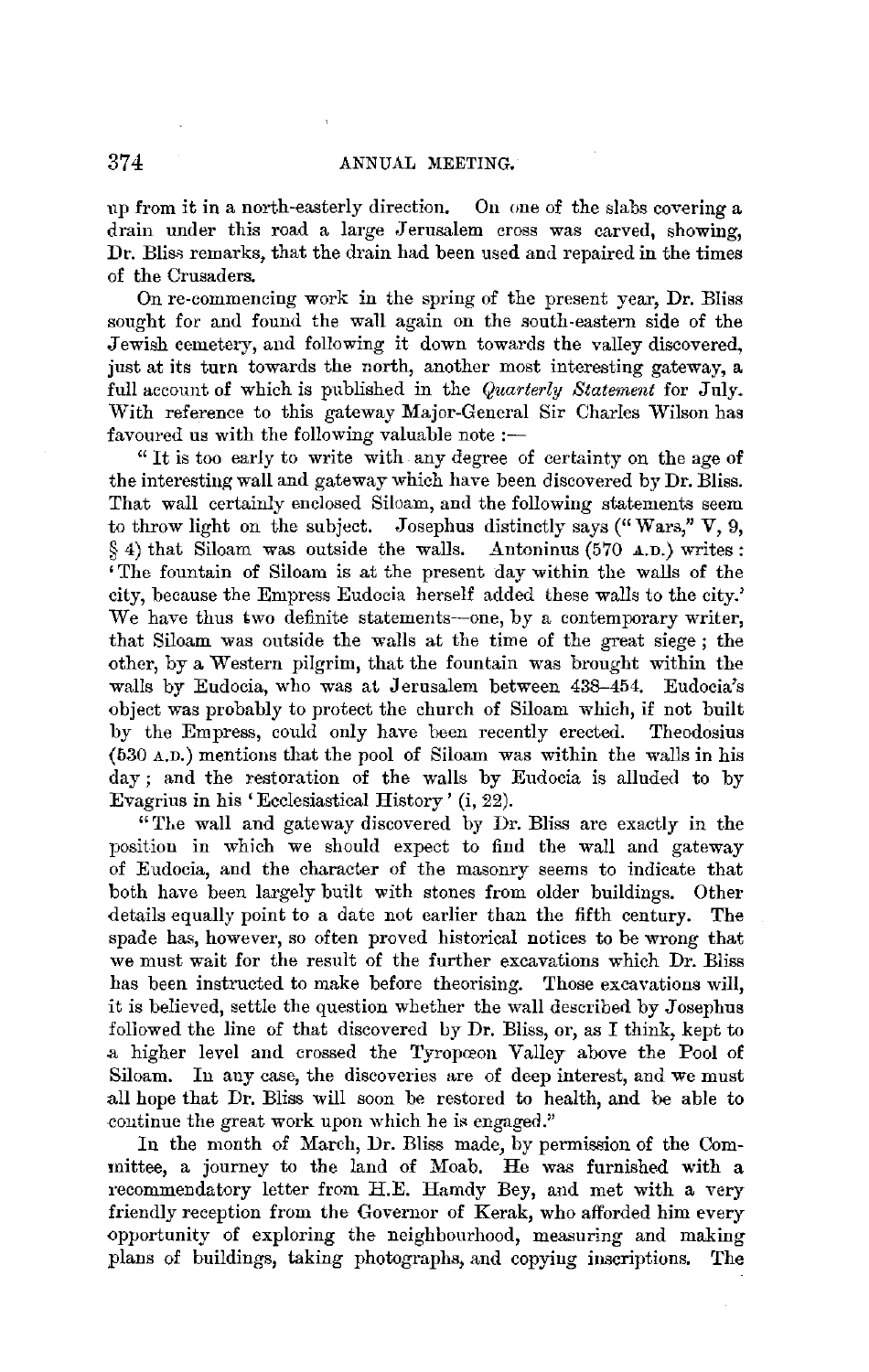result of this important visit has been the confirmation of many observations made by Canon Tristram and other explorers, and the discovery of the ruins of a Roman fort and a Roman town not previously known ; of no less than four Christian churches at Madeba, and of other remains of much interest. A large packet of squeezes of the Greek and Latin inscriptions from Madeba have been received, some of which have been published in the *Quarterly Statement,* and others have not yet been examined.

Unfortunately, soon after his return to Jerusalem Dr. Bliss was taken ill, and had to seek change and rest at his home in Beirut. The latest account, dated July 2nd, says that he hopes to be sufficiently recovered to return in a couple of weeks to his work at Jerusalem ; meanwhile the excavations are being superintended by Mr. Dickie.

A beautiful mosaic pavement with an Armenian inscription has been discovered north of the city of Jerusalem ; accounts of it by Herr von Schick and Dr. Bliss were published in the *Quarterly Statement*, October, 1894, together with photographs. Dr. A. S. Murray, of the British Museum, has supplied a valuable note upon it, with a translation of the inscription by the Rev. S. Baronian, of Manchester (*Quarterly Statement*, January, 1895).

Baurath von Schick has continued, with his well-known perseverance, to note discoveries in and around the Holy City, and has forwarded many valuable reports respecting them. The discovery of a stair and postern in the old northern wall of Jerusalem, between Damascus Gate and the north-west corner of the city, is especially interesting.

He is still following closely the work going on at the Muristan, carefully noting the rock levels as opportunity occurs, with the view of throwing light upon the difficult enquiry as to the authenticity of the site of the Holy Sepulchre.

The wind having blown down the iron-bound door of Neby Daûd. which for some years had remained open against the wall, there was disclosed in the wall behind it an inscription which seems not to have been before noticed. It is in Latin, and, according to **Dr.** Bliss's report, is a votive tablet to Jupiter on behalf of the welfare and greatness of the Emperor Trajan and the Roman people, erected by the Third Legion, which takes ns back to the interval between the destruction by Titus and the founding of (Elia Capitolina. It was partly covered with plaster, and may have been entirely covered when the door was last opened and shut, which may account for its being unnoticed. It is built into the modern wall about 15 feet above the ground. Roman inscriptions are very rare in Jerusalem, and this discovery is therefore of exceptional interest.

Thus the period which has elapsed since our last Annual Meeting has been remarkably fruitful in discoveries and observations of importance, affording proof, if any were needed, of the continued usefulness of the Fund, and of the desirability of prosecuting its further labours with energy and zeal.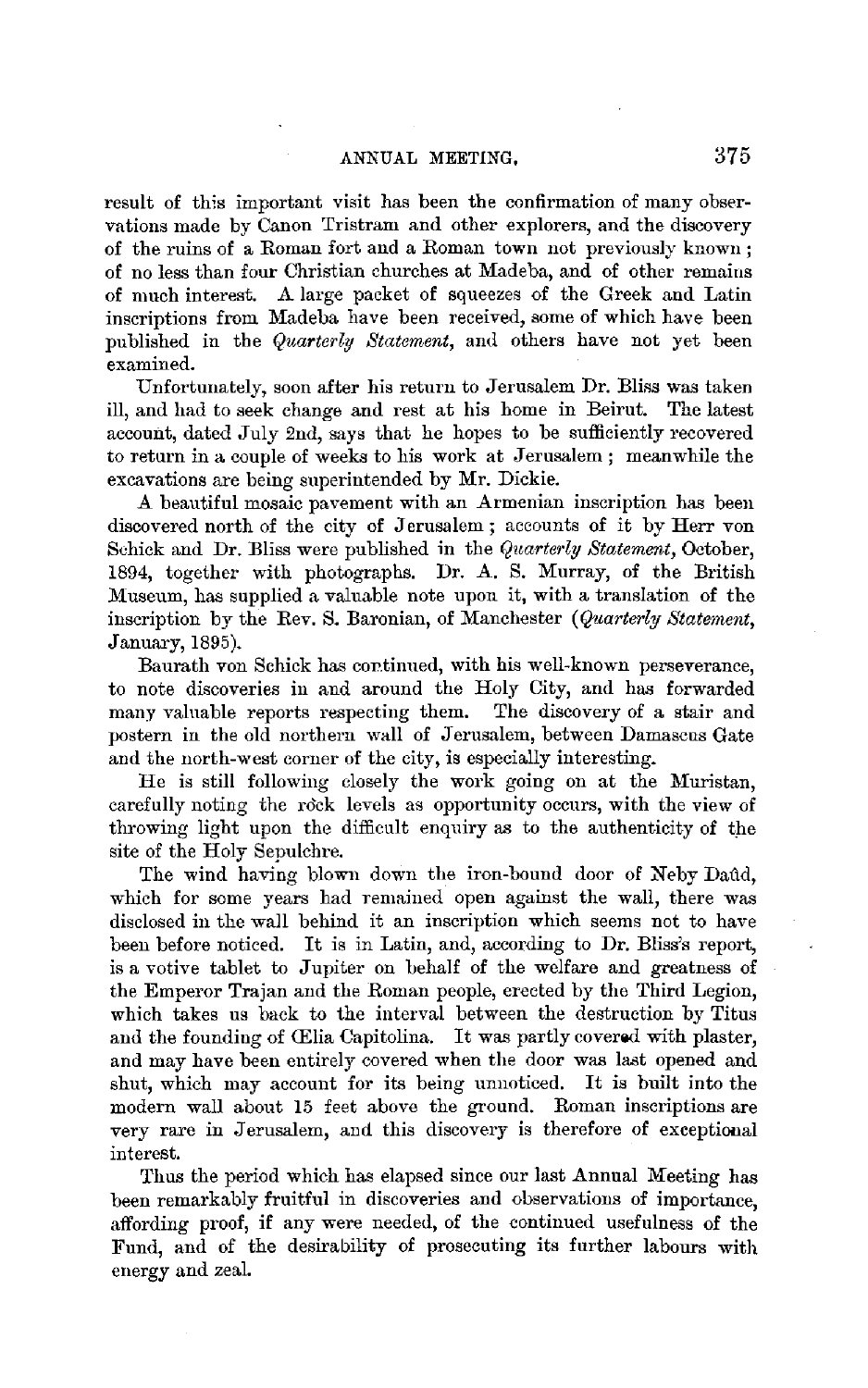A course of lectures on the objects and work of the Fund was again delivered in Jerusalem during the tourist season, and the Committee desire to record their most grateful thanks to the several gentlemen who assisted in these lectures.

The publications of the year have been :-

" Thirty Years' Work in the Holy Land."

New edition of " Tent Work in Palestine."

" ,, "The Bible and Modern Discoveries."<br>" Names and Places."

,, " "Names and Places."

As in former years, the Fund has been indebted to many explorers and scholars for valuable contributions to the *Quarterly Statements.* 

Conspicuous among these are a narrative of a journey in the Hauran, by the Rev. W. Ewing, and copies of a large number of inscriptions collected by him there, which have been edited by A. G. Wright, Esq., and A. Souter, Esq.

Amongst the other papers are:-

By Herr Baurath von Schick-

" The beautiful Mosaic Pavement north of Jerusalem"; "The Stair and Postern in the Old Wall of Jerusalem"; "Recent Discoveries on the Mount of Olives"; "Bethzur"; "The Muristan"; "Excavations inside the New (North) Gate of Jerusalem" ; "Reckoning of Time among the Armenians ; " " The Church at Deir ez Zeituny," &c.

By the Rev. Canon Dalton an opportune and useful paper on the "First Wall of Ancient Jerusalem."

By P. J. Baldensperger, Esq.-

" The Birth of Abu Zaid"; "Beit Dejan."

By Lieut.-Colonel C. M. Watson, C.M.G., R.E.-

" The Stoppage of the River Jordan in A.D. 1267," from data supplied by M. Olermont-Ganneau.

By  $A$ . G. Wright, Esq.--

" Syria and Arabia."

By Ebenezer Davis, Esq.-

- " The Siloam and later Palestinian Inscriptions"; "On the Hæmatite Weight from Samaria."
- By Marcus N. Adler, Esq.-- " Jewish Pilgrims in Palestine."
	- By William Simpson, Esq. $-$

" On the Swastica."

By Professor Theodore F. Wright, Ph. D.-

" Note on the Swastica"; " The Julian Inscription in the Metropolitan Museum of Art, New York."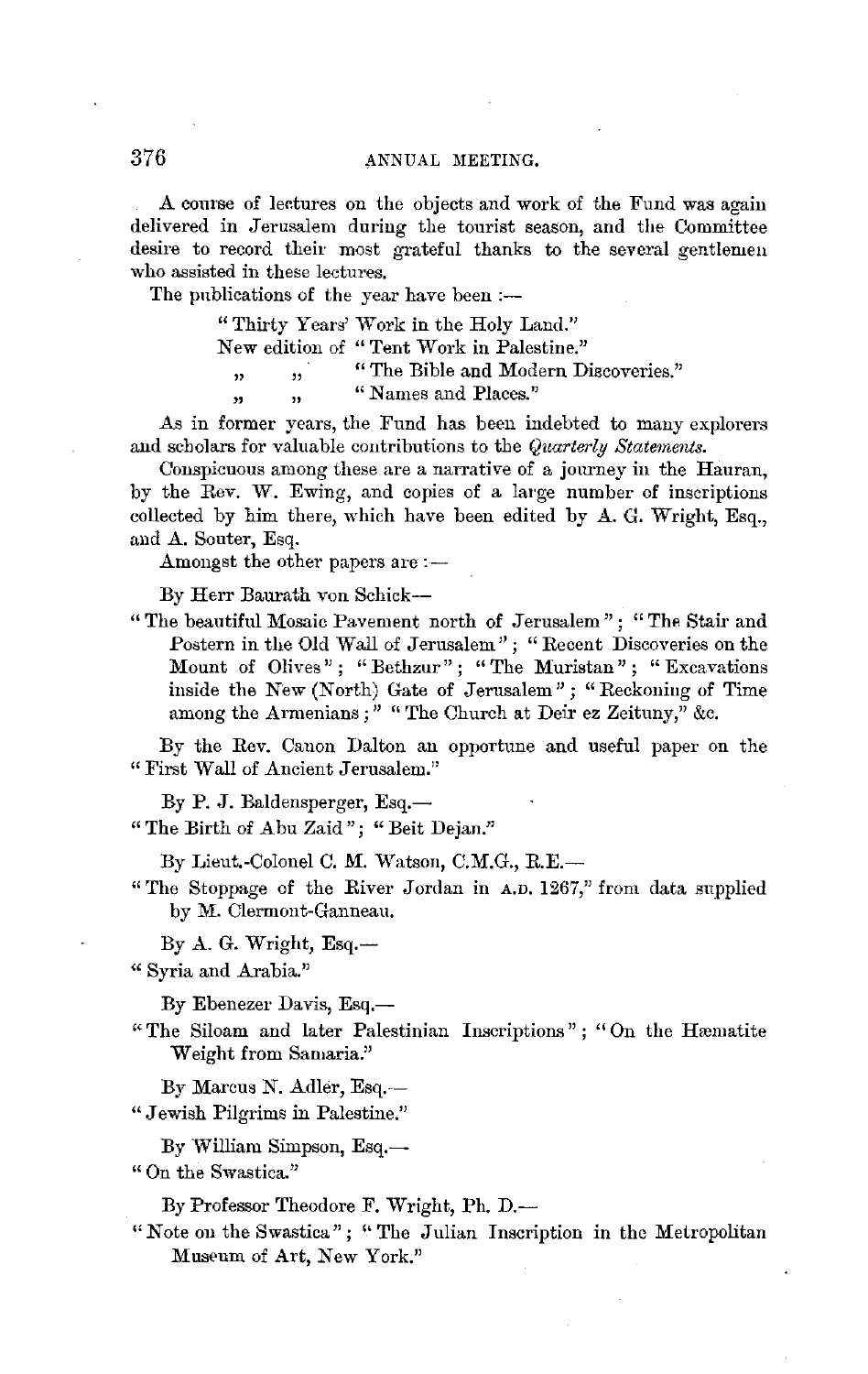By Samuel Bergheim, Esq.-

" The Identification of the City of David-Zion aud Millo."

By Rev. W. F. Bireh-

" Ancient Jerusalem" ; "The Sepulchres of David on Ophel" ; "The City of David."

By Rev. George Adam Smith, D.D.-

"On Aphek in Sharon."

By Major Conder, D.C.L., RE.-

Various Notes.

By Professor Sayce, the late Professor Robertson W. Smith, Dr. Chaplin, and otbers-

Notes and Correspondence respecting the Hæmatite Weight from Samaria.

To the Chairman of the Fund also, James Glaisher, Esq., F.R.S., the *Statement* has been indebted for a continuation of his reports on the Meteorological Observations taken in Palestine under the auspices of the Fund.

The Committee desire to express their most sincere thanks to the Honorary Local Secretaries for their personal exertions, and to all friends and subscribers for their continued support in carrying out the programme of the Fund.

Since the last annual meeting 263 new annual subscribers have been ndded. The number who have been removed by death and other causes is 115, leaving an increase of 148.

Your Committee have to record with regret the deaths of the following members of the General Committee :-

> Professor J. G. Greenwood. Sir E. A. H. Lechmere, Bart., **M. P.**  Very Rev. Robert Payne Smith, D.D,, Dean of Canterbury. Sir Cyril Graham, Bart., C.M.G. Professor Reginald Poole, LL.D.

Your Committee have the honour of proposing that the following gentlemen be elected members of the General Committee :-

Rev. Charles Wright Barclay, **M.A.,** Trinity College, Cambridge. John Murray, Esq., publisher. H. S. Noblett, Esq., Cork. **P.** Mackinnon, Esq., Rosemount, Campbelltown. Colonel Farquharson, C.B., R.E., Director General, Ordnance Survey.

The following is the Balance Sheet showing the total receipts and expenditure during the year 1894, and the Treasurer's Statement, which were published in the April *Quarterly Statement*:-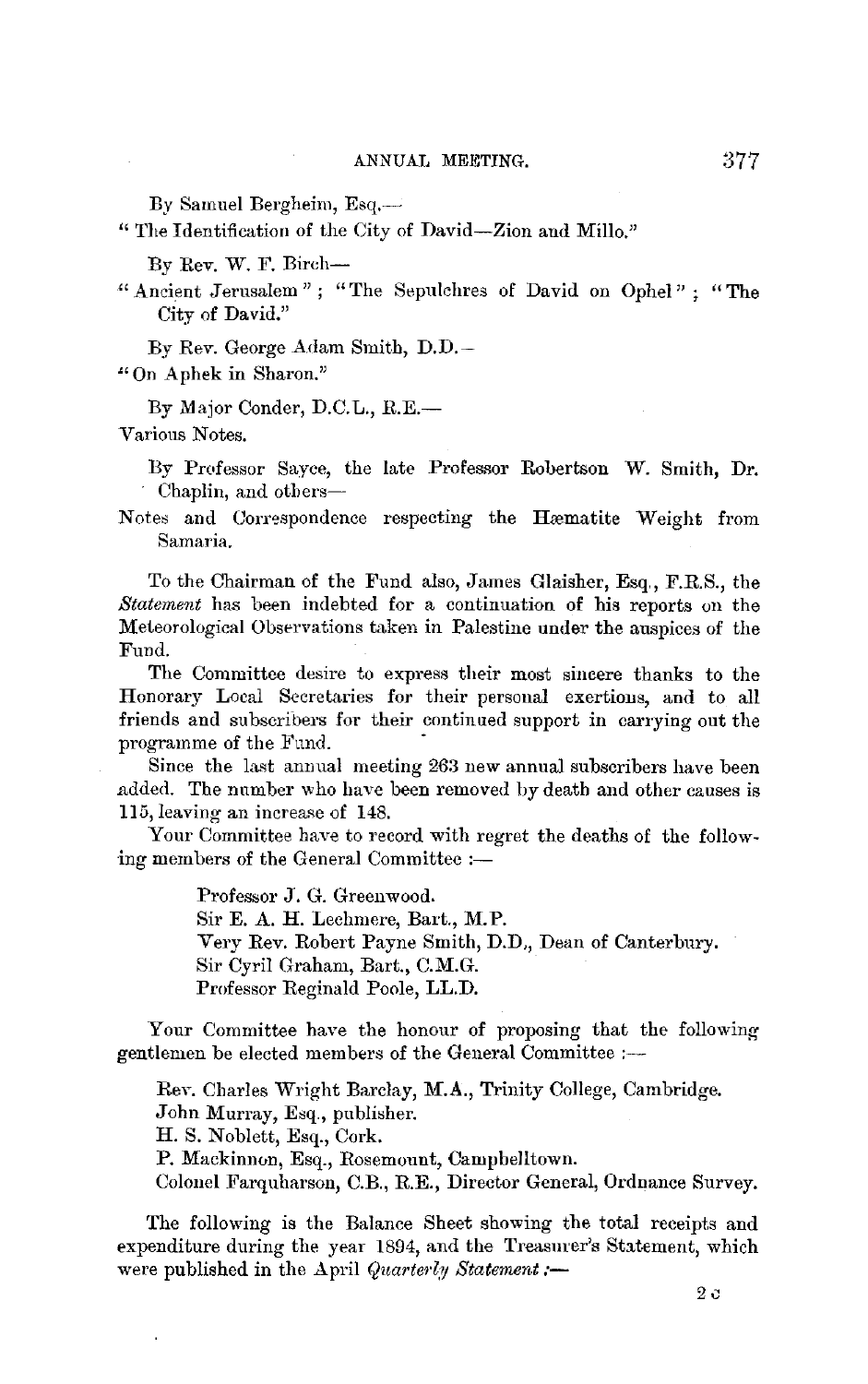# **BALANCE SHEET FOR** THE **YEAR ENDING** 3lsT **DECEMBER, 1894.**

 $\Delta$ 

 $\cdot$ 

 $\bar{\mathbf{x}}$ 

| RECEIPTS.                                                                                                                                                                        | £                           | s. d.         | EXPENDITURE.<br>£<br>s. d.                                                                                                                                                                                                  |
|----------------------------------------------------------------------------------------------------------------------------------------------------------------------------------|-----------------------------|---------------|-----------------------------------------------------------------------------------------------------------------------------------------------------------------------------------------------------------------------------|
| To Balance in Bank 31st December, 1893-                                                                                                                                          |                             |               | $0\quad 0$<br>$By$ Exploration<br>$\ldots$ 1,050                                                                                                                                                                            |
| Net Balance<br>£397 13 10<br>$\ddot{\phantom{a}}$<br>Subscriptions paid in 1893 in                                                                                               |                             |               | Printing and Binding, including the Quarterly<br>548 19 8<br>Statement                                                                                                                                                      |
| advance for 1894<br>$2014 \quad 0$<br>$\ddotsc$                                                                                                                                  | 418                         | 7 10          | Maps, Lithographs, Illustrations, Photographs,<br>283 16 7<br>Slides, Casts, &c<br>$\ddotsc$<br>$\ddot{\phantom{0}}$                                                                                                        |
| Donations and Subscriptions<br>$\bullet$ $\bullet$<br>$\ddot{\phantom{1}}$<br>From Lectures<br>$\ddotsc$<br>$\ddot{\phantom{0}}$<br>$\ddot{\phantom{a}}$<br>$\ddot{\phantom{0}}$ | $\ldots$ 1,778 16<br>126 18 | $\Omega$<br>5 | Stationery,<br>Insurance,<br>Advertising,<br>and<br>68<br>38<br>Sundries<br>. .                                                                                                                                             |
| From Sales of Books<br>$\ddot{\phantom{a}}$                                                                                                                                      | 400 18                      | -6            | Postage, including Quarterly Statements, Books,<br>132 11 9<br>Maps, Parcels, &c.<br>$\ddot{\phantom{0}}$                                                                                                                   |
| From Sales of Maps, Photographs, Slides, Casts,<br>&с.                                                                                                                           | 330 10 3                    |               | 359 14 9<br>Salaries and Wages<br>$\bullet$ $\bullet$<br>$\bullet \bullet$<br>$\ddot{\phantom{a}}$<br>234 18 4<br>Office Rent, Gas and Coals                                                                                |
|                                                                                                                                                                                  |                             |               | 1.4<br>$\ddot{\phantom{0}}$<br>Subscriptions paid in 1894 in<br>$\pounds 51$<br>advance for 1895<br>8<br>6<br>$\ddot{\phantom{a}}$<br>325 17<br>Net Balance<br>-9<br>$\sim$<br>$\ddot{\phantom{0}}$<br>$\ddot{\phantom{a}}$ |
|                                                                                                                                                                                  |                             |               | 377<br>6.<br>3                                                                                                                                                                                                              |
|                                                                                                                                                                                  |                             |               | Balance in Bank 31st December, 1895<br>377<br>6.<br>$\ddot{\phantom{a}}$<br>$\bullet$                                                                                                                                       |
|                                                                                                                                                                                  | $£3,055$ 11 0               |               | $$3.055$ 11 0                                                                                                                                                                                                               |
|                                                                                                                                                                                  |                             |               | Examined and found correct,                                                                                                                                                                                                 |
|                                                                                                                                                                                  |                             |               | W. MORRISON, Treasurer.                                                                                                                                                                                                     |

 $8\frac{1}{2}$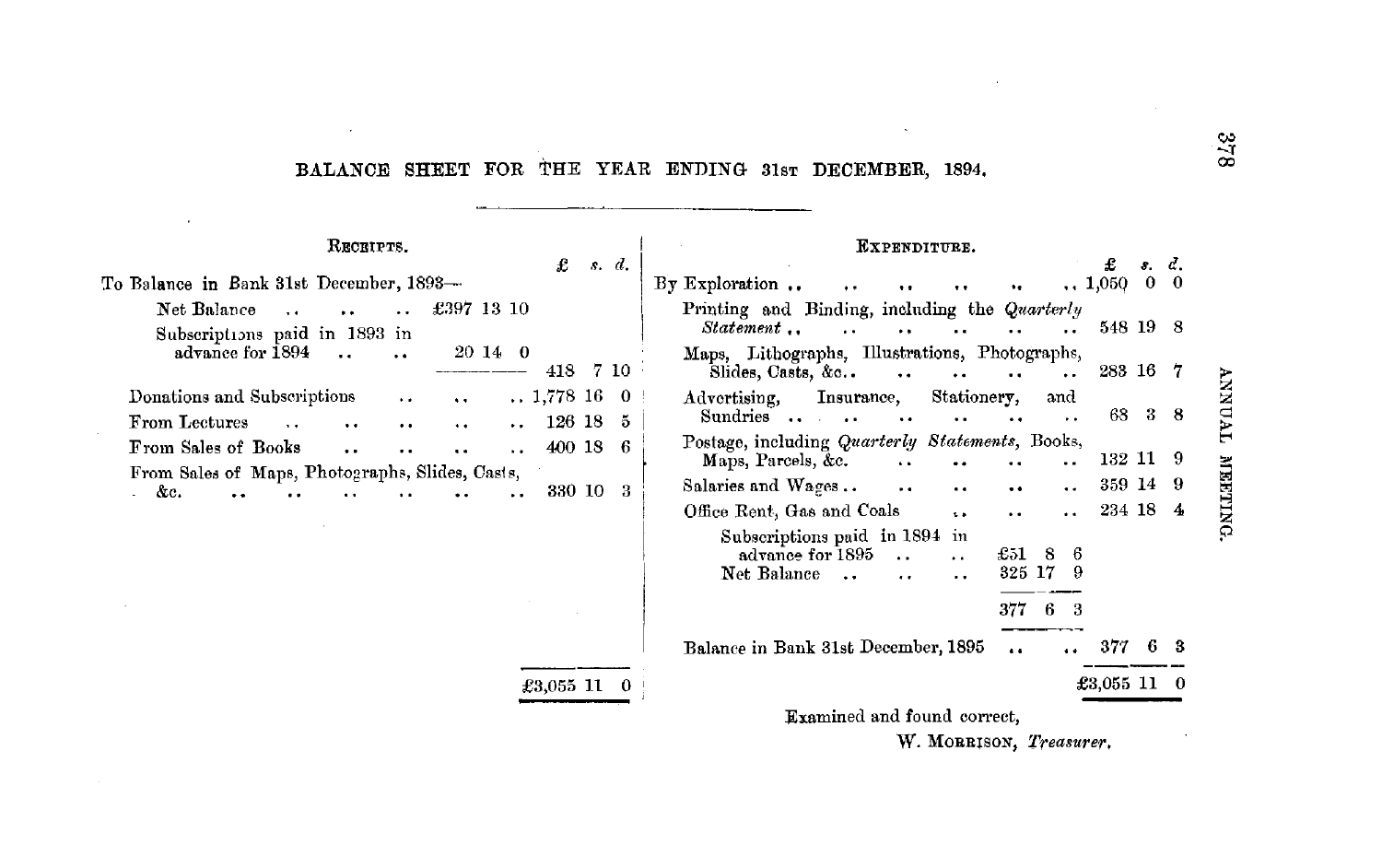#### 'l'REASURER'S STA'fEMENT.

The Subscriptions and Donations to the work of the Fund during the year 1894 amounted to £1,778 16s. 0d., an increase of £204 2s. 0d. over the amount received in 1893.

From Lectures there is an incrense of £110. The sale of books, maps, and the various publications brought in £731 8s. 9d., as against £832 16s. 3d. expended on their production, to which should be added the postage. The amount spent on Exploration is £1,050.

The *Quarterly Statement*, which is issued free to annual subscribers of 10s. 6d. and upwards, cost for printing and illustrations over £450.

| ASSETS.                                                                      |         |                          | LIABILITIES.                  |                     |  |
|------------------------------------------------------------------------------|---------|--------------------------|-------------------------------|---------------------|--|
| Balance in Bank<br>$\mathbf{a}$                                              | 377 6 3 | $\mathbf{f}$ $s$ , $d$ , | Printing, Lithographing,      | $\mathcal{L}$ s. d. |  |
| Stock of Publications on                                                     |         |                          | and Current Expenses 567 13 6 |                     |  |
| hand, Surveying In-<br>struments, Show Cases,                                |         |                          | Exploration.                  |                     |  |
| Furniture.                                                                   |         |                          |                               |                     |  |
| In addition there is the<br>valuable library and<br>the unique collection of |         |                          |                               |                     |  |
| antiques, models, &c.                                                        |         |                          |                               |                     |  |

The CHAIRMAN said :- I cannot but express the satisfaction I feel at the results of our working last year. Much tact and judgment have been exercised by Dr. Bliss and others engaged in the work in Palestine. We are glad to know that they are working well with the owners of the property in which excavations are being made, and that there is no difficulty in this respect at the present time. You have heard the remarks in the Report by Sir Charles Wilson in reference to the gateway last discovered. They were most carefully considered, and I agree with him that we must wait until further researches are made. There have been times in the year in which we have had anxiety about money matters. It is impossible to carry on the work in Jerusalem for less than £1,200 a year, but your Executive will not allow the work to stop, though they may at times be short of money. I think that if the admirable work which this Fund is doing in Jerusalem were more generally known, we should not be troubled as we sometimes are by financial perplexities. The closing remark of the Report is, that we have more subscribers than last year. Well, that is a step in the right direction. I feel that if the public had but the slightest conception of the work we are doing, we should have no anxiety at all. I will now ask if any gentleman has any remark to make upon the Report, and if there is no remark, I will move that it be received, adopted, and entered upon our Minutes.

Mr. JOHN POLLARD.-I have pleasure in seconding it. The resolution was carried.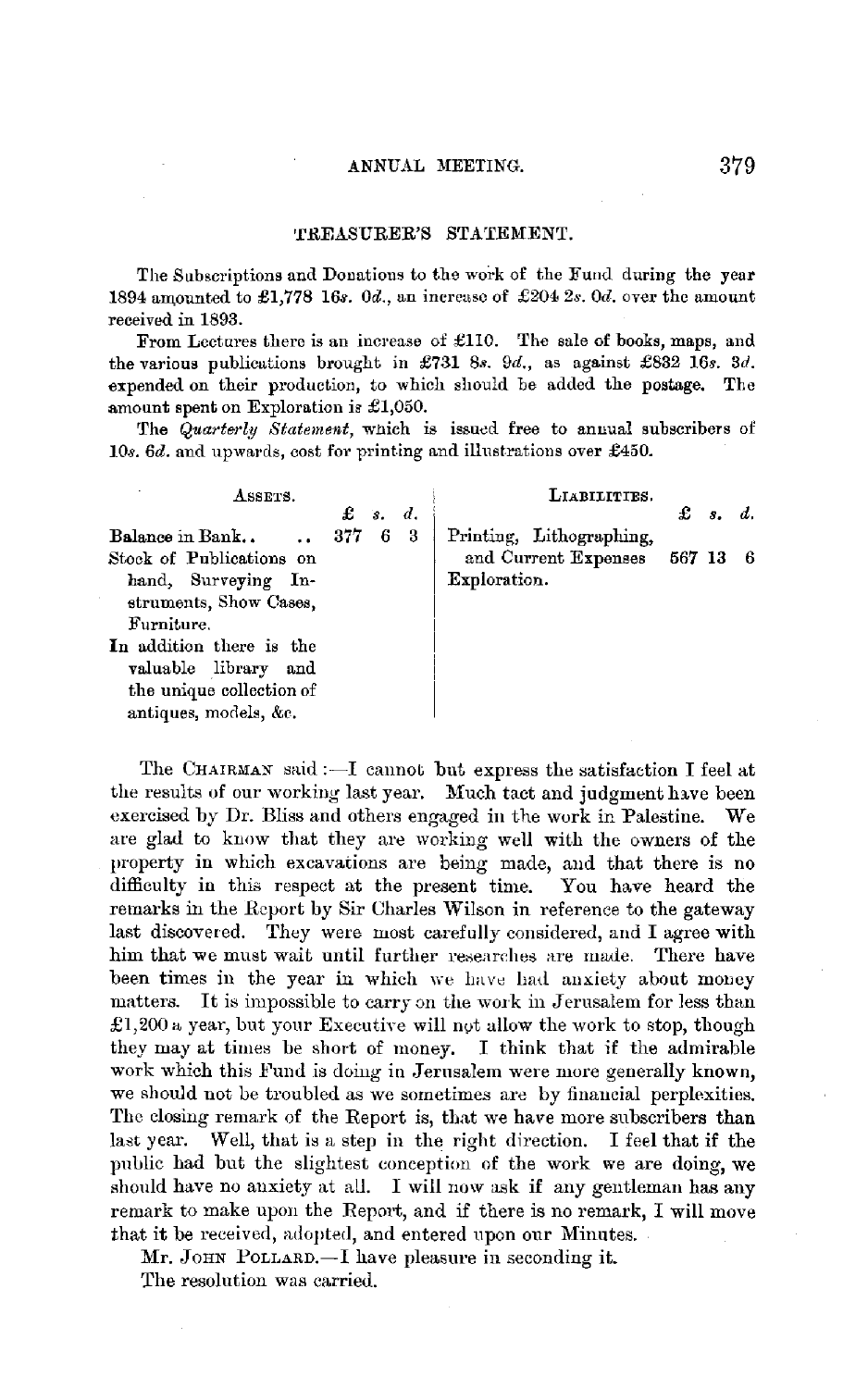The CHAIRMAN.-There is a gentleman here-Dr. Masterman-who has seen our works going on at Jerusalem, and perhaps he will favour us with a few remarks and tell us something of what he has seen, if it be agreeable to him so to do.

Dr. MASTERMAN.-I had no idea you were going to call upon me to say anything, and I have not had the opportunity yet of reading the Report upon the work in the July number of the *Quarterly Statement*. so that I am not in a very good position to say much about it, except that I have watched with very great interest ail that Dr. Bliss has done. I think I have seen all that he bas seen of the wall and of the gateways. There is one thing of special interest connected with the gates, namely, that they show evidence of belonging to two or three periods-certainly to two periods-so that they must have been used for a very considerable length of time. The sills at the entrance to the lower recently-discovered gateway, and the sockets for the gates exist in three layers, and the upper layer is wider and evidently more finished than the lower one. These gateways were apparently only for foot-passengers, and were not very wide. Dr. Bliss discovered a cross on the stone pavement going from the upper gateway in a north-easterly direction. It is rather unfortunate that that stone with the cross on it was left and has been covered up, so that only those who were actually engaged with Dr. Bliss at the time had an opportunity of seeing it. I have seen the other things mentioned in the Annual Report. That mosaic pavement was certainly one of great beauty. I think there was a photograph of it in the *Quarterly Statement*, and the colouring, which could not be shown in the photograph, was very beautiful indeed. I may say, in conclusion, that we who live in Jerusalem feel a continual debt of gratitude to the Palestine Exploration Fund, because, whatever it may mean to the people in England, it means a great deal to us to have the benefit of the accumulated knowledge of explorers who have gone before, and to have the opportunity of watching from time to time the new discoveries which are made; and I am sure that, when going about the country here, I feel astonished how difficult it is to raise the enthusiasm of some people for a Fund which to all students of the Bible should be of the greatest importance. (Applause.)

Mr. CRACE.-What is the difference in the levels of the two sills of the gate?

Dr. MASTERMAN. $-I$  am only speaking from memory, but I think it is about a foot. Dr. Bliss thought he had three levels, but I did not mention the lowest one, because I had no opportunity of seeing the actual sockets. The other two sockets were quite evident. I think I may say that in the upper gateway one might be sure of three, but in the lower gateway, at the time I left, there were only two which were quite clear.

Canon DALTON.--There was no metal work found in the socket.

Dr. MASTERMAN.-No, only the rounded mark left by something having moved about.

Mr. CRACE.-It is ascertained that with the ordinary life of most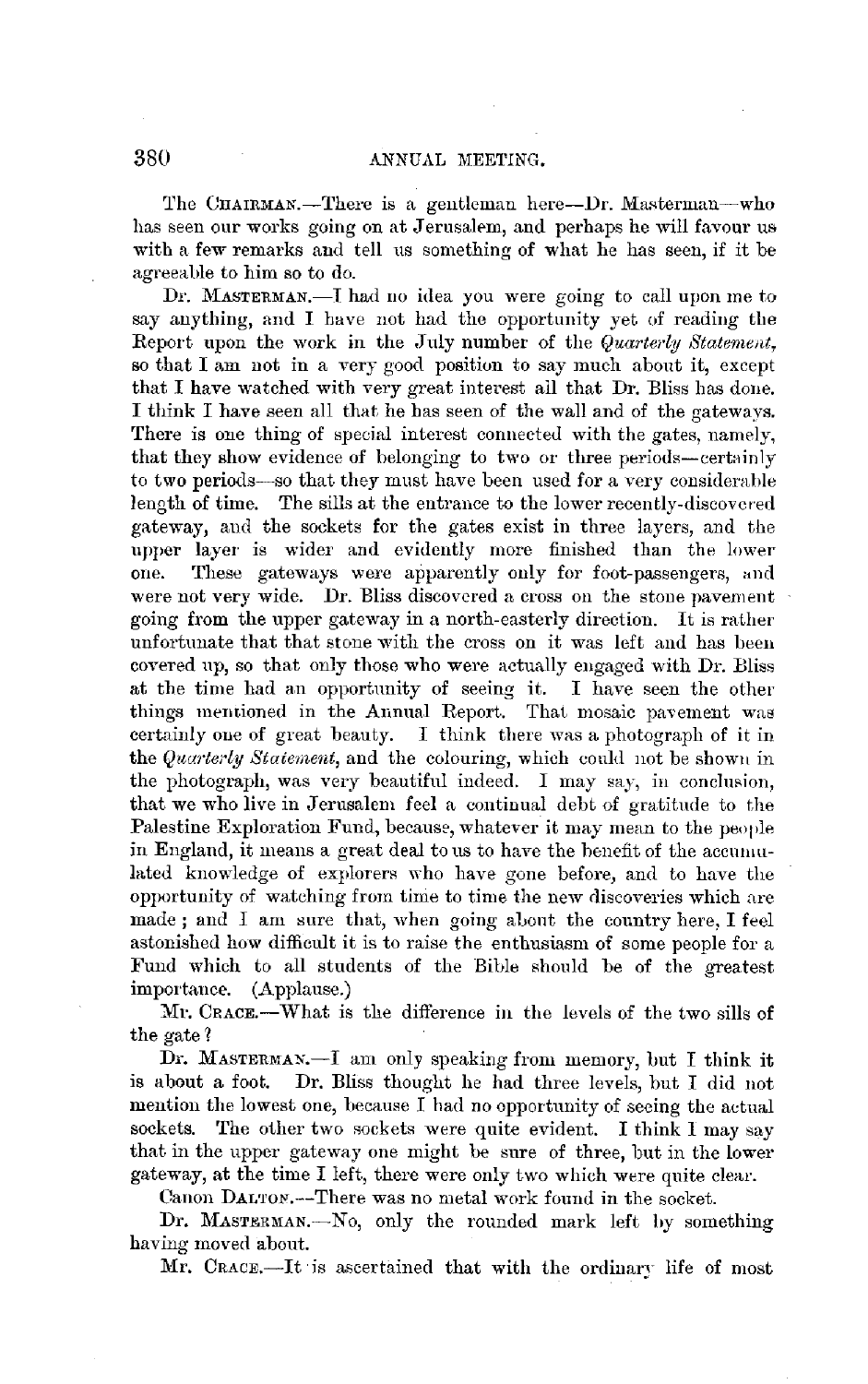cities, the soil level of a thoroughfare is rnised about a foot in a century, and therefore the existence of two gateways with the soil of one n foot above the level of the soil of another, would rather imply that the gates had been used for something like a century.

Professor HuLL.—I should like to ask the Chairman whether there is still a demand for the raised map, and whether many copies have been sold during the past year? I daresay  $Mr.$  Armstrong will be able to tell us.

Mr. ARMSTRONG.—There is still a steady demand for it. Three copies were ordered last week.

Professor HULL.-That is very satisfactory. Have any been sent to foreign countries 1

 $Mr.$  ARMSTRONG.—Yes, they have been sent to Russia, the Netherlands, Australia, New Zealand, China, Japan, various parts of America, England, Ireland, Scotland, &c.

Professor HULL.-It seems to have quite a world-wide reputation.

The CHAIRMAN.—Well, I think we cannot but tender our thanks to those who have been faithful to us, and in the first place we have our Honorary Secretary, Sir Walter Besant. I do not know whether it is fortunate or not, that he has undertaken the herculean task of the History of London, but I only hope that he will have health and strength to go through with it. 1 have just had a telegram from him explaining his absence. He generally writes to me if he cannot come. To-day he bas some American friends to meet, and so he telegraphed that he would be probably late, but would be here if possible. I can assure you that I am always glad to see him near me at every meeting, for his experience is so great. As for Mr. Armstrong-the Assistant-Secretary-well, every trust placed in him is carried out to the best of his ability, and I cannot help saying that sometimes I have wished our funds were more, so that I could propose some increase in his remuneratiou. But at the present moment we can scarcely do that, though I look forward to the time coming when it can be done. (Applause.) Of the Editor of our *Staternent* I need not say one word, the *Statement*  speaks for itsalf. The admirable manner in which it is conducted is shown by the interest taken in it. To him we are very greatly indebted. (Hear, hear.) Then there is our Treasurer. Once he was away, and I had to go through his work, and I know what he does. It was the work of a trained aeeountant. Once upon a time I eould do it very well myself, but I am getting so old now that I would rather that others do it. To all these gentlemen I would ask you to give a warm vote of thanks for their services, and I would ask those who agree with me to hold up their hands. (This was carried.) Then we come to Dr. Bliss and Mr. Schick. Mr. Schick is not a young man in years, hut he is young in thought, and no one would suppose that he, who sends us such interesting papers, is more than seventy years of age. They arc full of a spirit which would make one think he was youthful, and we thank him very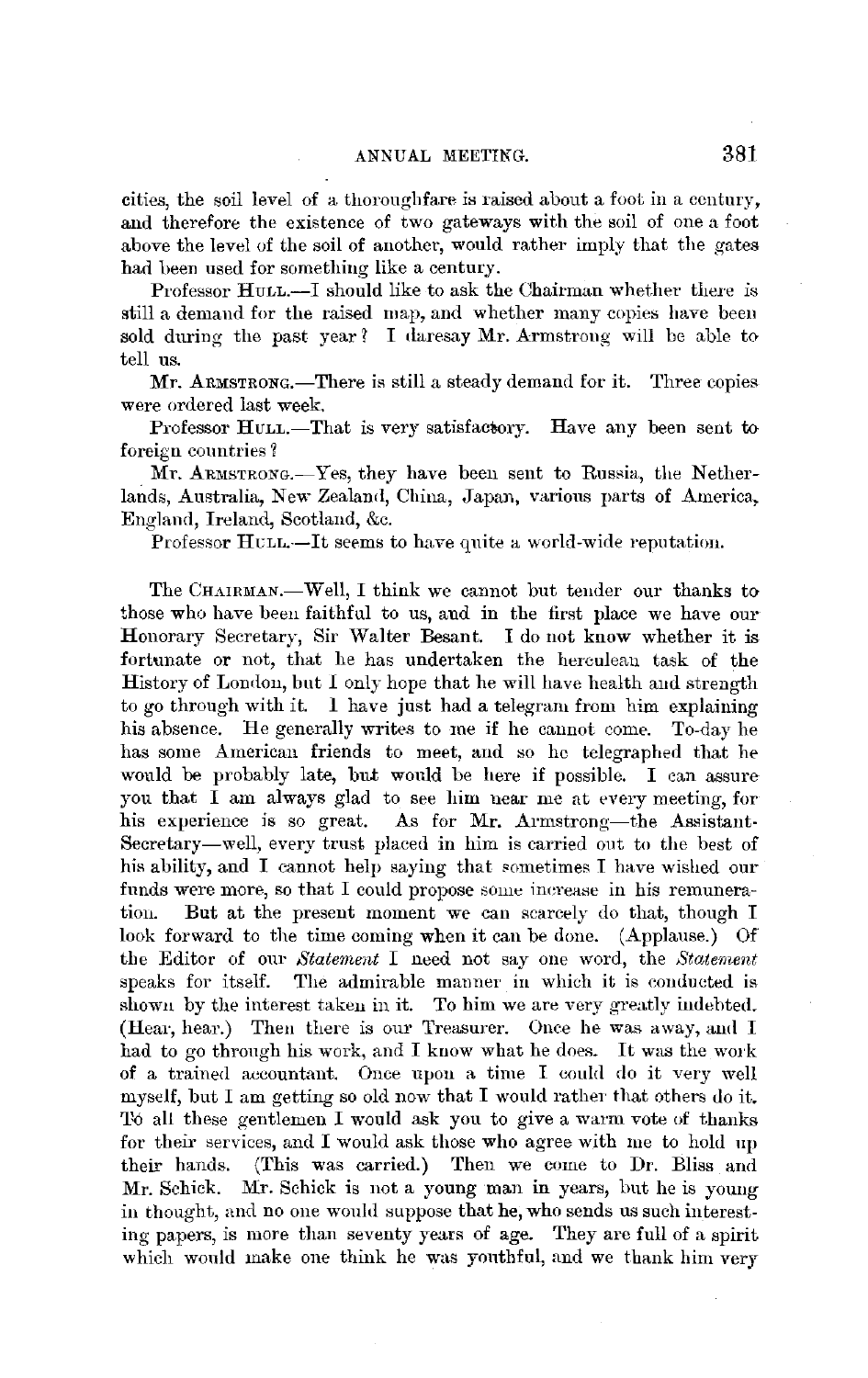much. I am sure you will also agree with me in thanking Dr. Bliss for the excellent work he has done. (Hear, hear.) And to Mr. Dickie, also, we must be grateful. He has not been long there, but he has already sent us some admirable drawings. One thing in the reports pleases me much. It is the statement that if they happen on an interesting stone, they do not move it, or if compelled to remove it, they take drawings of the stone before they do so. Mr. Dickie's pencil speaks so admirably that we can see such things ourselves, and I am sure we must all feel grateful to him for his sketches. (Hear, hear.) Then another to whom we are indebted is Hamdy Bey, the Superintendent of the Museum at Constantinople, who aids and assists us considerably. As was mentioned in the Report, he gave letters to Dr, Bliss, which smoothed his way as he went to Moab. We are also indebted, I should like to say, to his Excellency Ibrahim Pasha, the Governor of Jerusalem. It is a fortunate thing that these gentlemen enter kindly into our desires, aud sympathise with us in our pursuits, and do not check us in them. I am sure you will all feel grateful to them for the good feeling they have evinced towards us, as well as for the active assistance they have given. (Hear, hear.) Now, gentlemen, I may say the Committee have pleasure in proposing that the following gentlemen be members of the General Committee. (The names read.) This was seconded and carried.

The CHAlRMAN.-Then there now remains the election of the Executive Committee, and that I cannot propose.

Mr. PoLLARD,-I have pleasure in proposing the re-election of the Executive Committee. I am only a member of the General Committee, and therefore I am able to move this. The Report has been most interesting, and I think the work done during the year has been most satisfactory.

This was seconded and carried.

The CHAIRMAN.-W ell, gentlemen, that concludes our business, aud I can only urge everyone to assist us as far as possible, for we are entering upon a phase of deep interest. I believe that interesting as the work has been already, if it should be continued, and it should be my good fortune to sit in this chair next year, I shall have to announce something which will delight everyone of us. (Hear, hear.)

Dr. GINSBURG.--I think before we separate, gentlemen, we ought to give our most hearty thanks to our Chairman, who so constantly attends, and who indeed, though he is probably the senior of all of us, never fails to inspire us with eamestness and zeal for the work.

 $Mr.$  POLLARD.—I have the greatest pleasure in seconding that.

Professor Huu.-I am sure we are all delighted to see Mr. Glaisher in such admirable health, so vigorous in all his connection with this Society, whose meetings he has attended for so many years. We are all delighted to see him in his place as our Chairman. (Applause.)

The resolution was heartily carried.